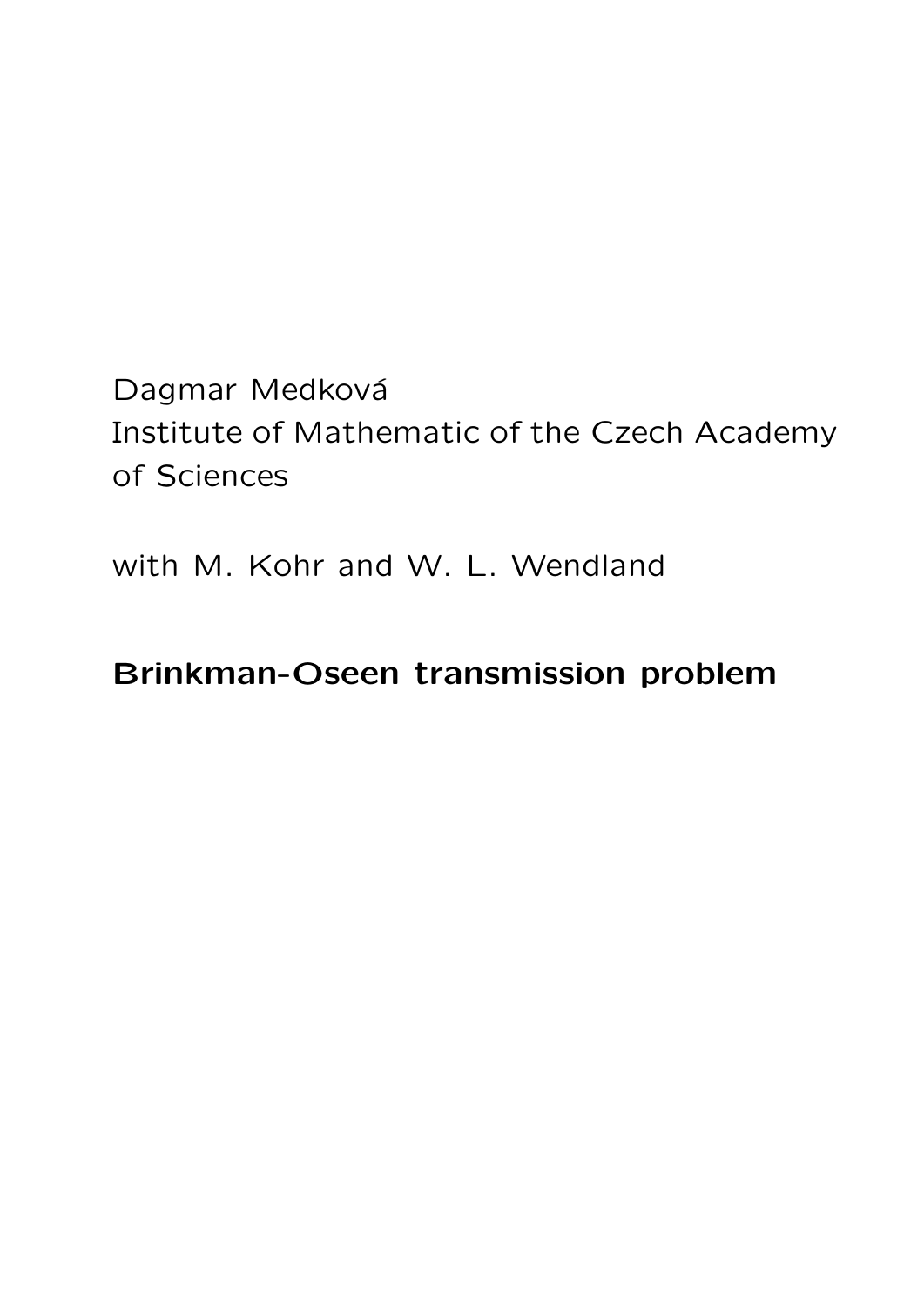$$
\Omega_B = R^n \setminus \overline{\Omega}_O, \ n = 2, 3
$$
  

$$
\overline{\omega} \subset \Omega_B, \ S \subset \partial \omega
$$

$$
\Delta u_O - \lambda \partial_1 u_O - \nabla \pi_O = 0, \ \nabla \cdot u_O = 0 \ \text{ in } \ \Omega_O,
$$
  
\n
$$
\Delta u_B - \alpha u_B - \nabla \pi_B = 0, \ \nabla \cdot u_B = 0 \ \text{ in } \ \Omega_B \setminus S,
$$
  
\n
$$
u_B - u_O = g \ \text{ on } \ \partial \Omega_O,
$$
  
\n
$$
\partial_\nu^0 (u_B, \pi_B) - c_O \partial_\nu^{\lambda} (u_O, \pi_O) + h u_B = f \ \text{ on } \ \partial \Omega_O,
$$
  
\n
$$
[u_B]_+ - [u_B]_- = \tilde{g} \ \text{ on } S,
$$
  
\n
$$
[\partial_\nu^0 (u_B, \pi_B)]_+ - [\partial_\nu^0 (u_B, \pi_B)]_- + \tilde{h}[u_B]_+ = \tilde{f} \ \text{ on } S.
$$
  
\nwhere

$$
\partial_{\nu}^{\beta}(\mathbf{u},\pi) := [\nabla \mathbf{u} + (\nabla \mathbf{u})^T] \nu - \pi \nu - \frac{\beta}{2} \nu_1 \mathbf{u}
$$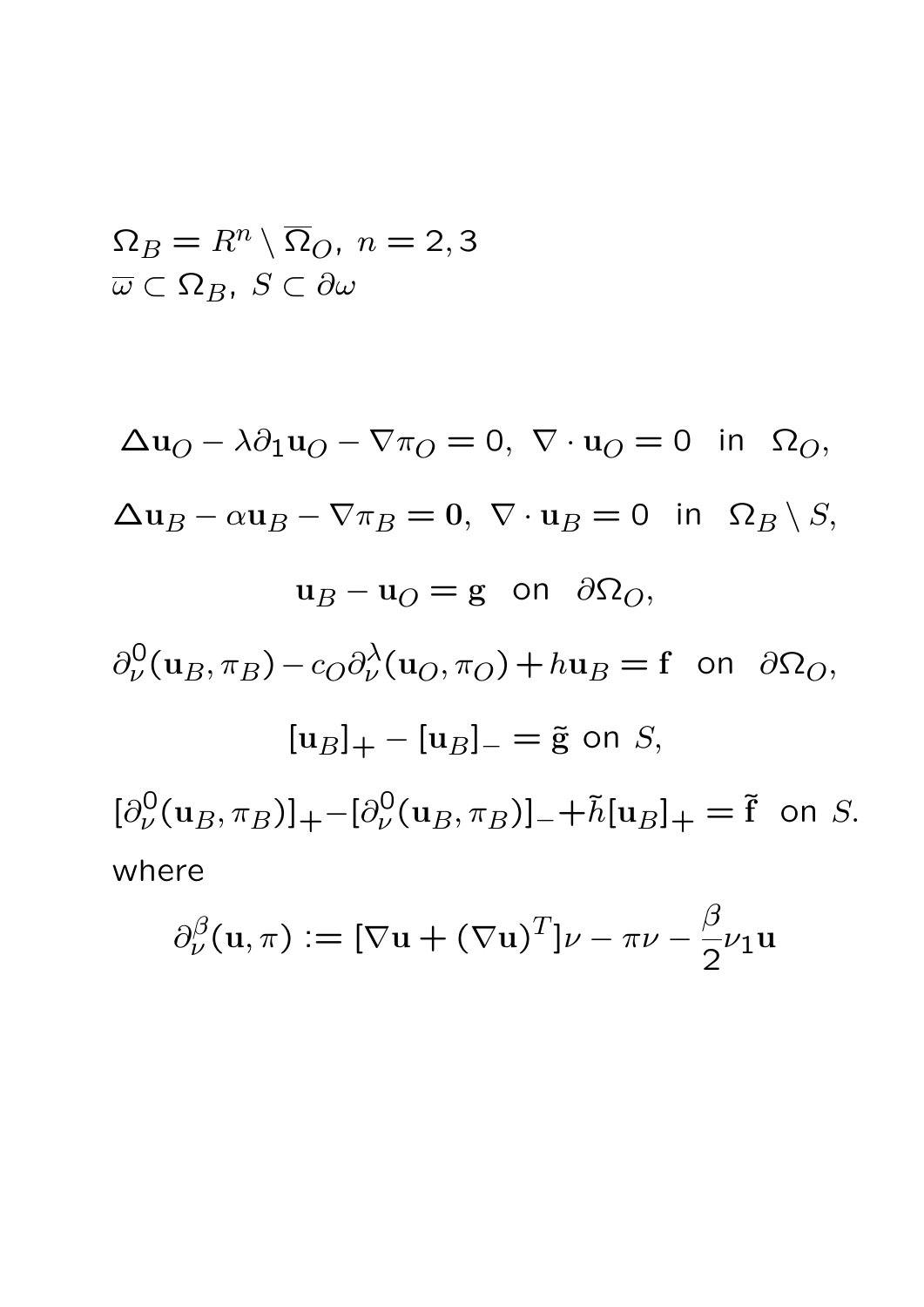$\Phi \in W^{1,q}(\partial \Omega_O; R^m), \ \Psi \in L^q(\partial \Omega_O; R^m),$  $\Theta \in L^q(S; R^m)$ ,  $\Theta = 0 = \tilde{g}$  on  $\partial \omega \setminus S$  $\mathbf{u}_O = W^O_{\Omega_O}$  $\Phi + V_{\Omega}^O$  $\tilde{\Omega}_{O}$ Ψ  $\pi_O = P^O_{\Omega_0}$  $\tilde{\Omega}_O$  $\Phi + Q_{\Omega}^O$  $\tilde{\Omega}_O$ Ψ  $\mathrm{u}_B = W^B_{\Omega_B}$  $\Phi + V_{\Omega}^B$  $\Omega_B$  $\Psi + W_{\omega}^B \tilde{\mathbf{g}} + V_{\omega}^B \Theta$  $\pi_B = P^B_{\Omega}$  ${ }^{'}\!\Omega_B$  $\Phi + Q_{\Omega}^B$  $\Omega_B$  $\Psi + P_{\omega}^B \tilde{\mathbf{g}} + Q_{\omega}^B \Theta$ Integral equation

$$
\tau(\Phi,\Psi,\Theta)=(\mathrm{g},\mathrm{f},\tilde{\mathrm{f}})
$$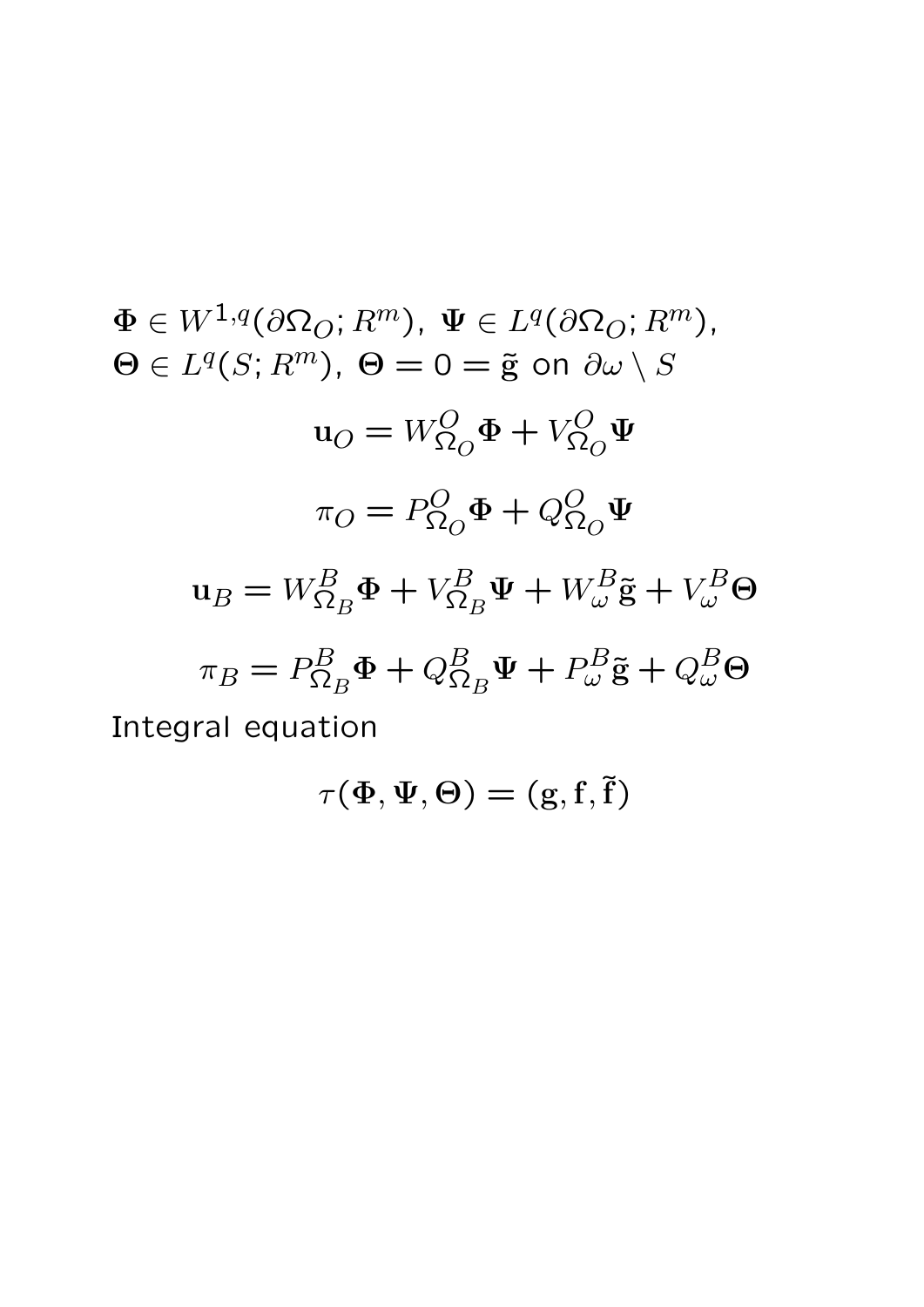$q \leq 2$  or  $\partial \Omega_0 \in C^1$ 

1)  $\tau$  is a Fredholm operator on  $W^{1,q}(\partial \Omega_O; R^m) \times$  $L^q(\partial\Omega_O; R^m)\times L^q(S; R^m)$  - easy.

M. Mitrea, M. Wright: Boundary value problems for the Stokes system in arbitrary Lipschitz domains. Astérisque 344, Paris 2012 V. Maz'ya, M. Mitrea, T. Shaposhnikova: The inhomogenous Dirichlet problem for the Stokes system in Lipschitz domains with unit normalclose to  $VMO^*$ . Funct. Anal. Appl. 43 (2009), No. 3, 217–235

2) uniqueness of the transmission problem difficult

3) solvability of  $\tau(\Phi, \Psi, \Theta) = (g, f, \tilde{f})$  - very difficult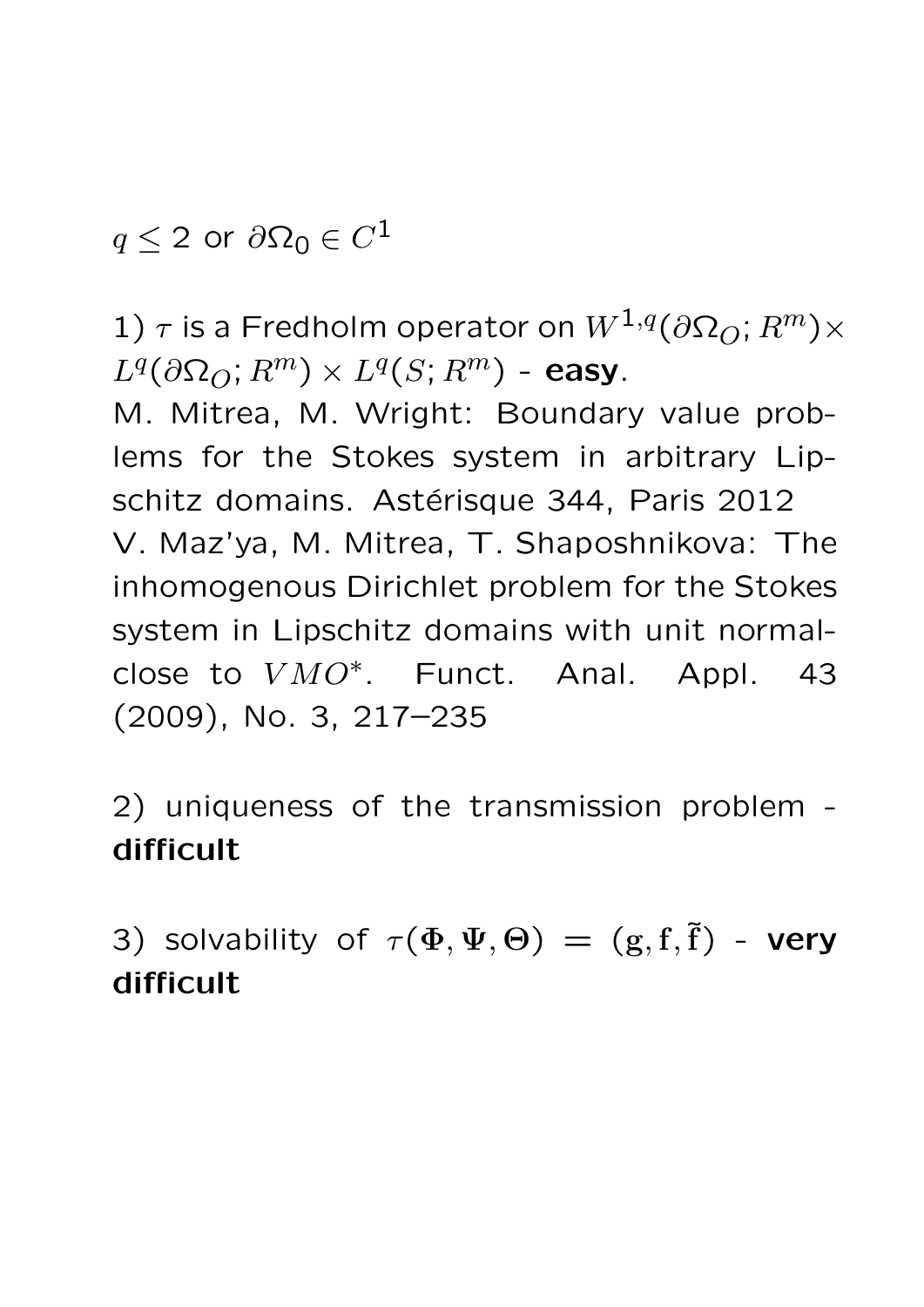**Theorem.** Let  $q \leq 2$  or  $\partial \Omega_0 \in C^1$ . Suppose that  $\Omega_O$  is unbounded.

- If  $(\mathbf{u}_B, \pi_B, \mathbf{u}_O, \pi_O)$  is an  $L^q$ -solution of the Brinkman-Oseen transmission problem then  $u_O(x) \to u_\infty$ ,  $\pi_O(x) \to \pi_\infty$  as  $|x| \to \infty$ .
- $\bullet$  If  $\mathbf{u}_{\infty} \in R^m$ ,  $\pi_{\infty} \in R^1$ ,  $\mathbf{g} \in W^{1,q}(\partial \Omega_O; R^m)$ ,  $f \in L^q(\partial\Omega_O; R^m)$ ,  $\tilde{g} \in W^{1,q}(\partial\omega; R^m)$ ,  $\tilde{f} \in$  $L^q(\partial\omega, R^m)$ , and  $|\tilde{\mathbf{g}}| + |\tilde{\mathbf{f}}| = 0$  outside S, then there exists a unique  $L<sup>q</sup>$ -solution of the Brinkman-Oseen transmission problem such that  $u_O(x) \rightarrow u_\infty$ ,  $\pi_O(x) \rightarrow \pi_\infty$  as  $|x| \rightarrow \infty$ .